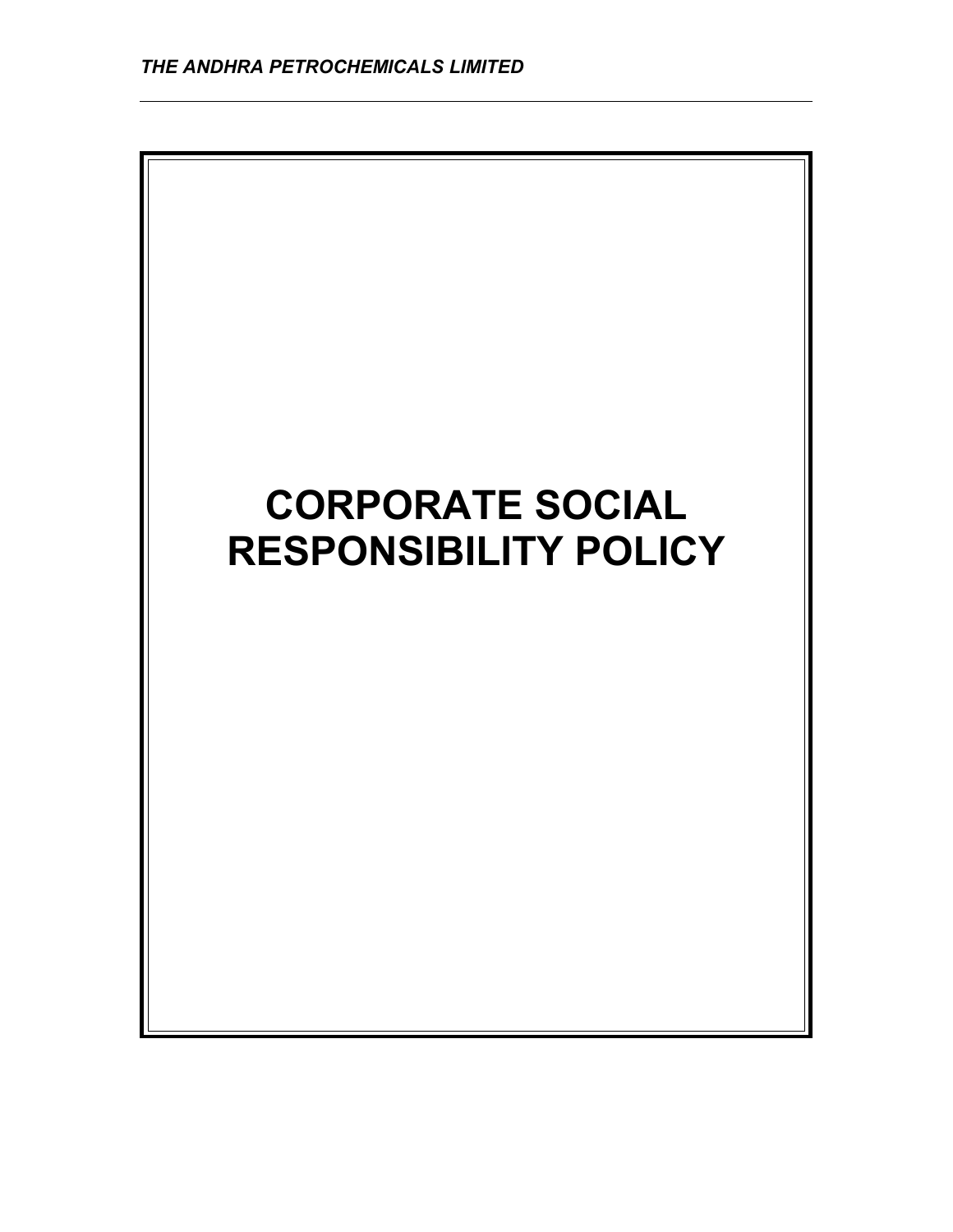## **Corporate Social Responsibility (CSR) Policy**

Corporate Social Responsibility (CSR) Policy of The Andhra Petrochemicals Limited (APL):

Preamble:

Corporate Social Responsibility is strongly connected with the principles of sustainability; an organisation should make decisions based not only on financial factors, but also on the social and environmental consequences. Therefore, it is the core corporate responsibility of APL to focus on various areas of corporate sustainability that impact the environment, people and their health and society at large and to practise its corporate values through its commitment to grow in a socially and environmentally responsible way, while meeting the interests of all its stakeholders.

APL recognises that its business activities have wide impact on the society in which it operates, and therefore an effective practice of CSR Policy is required giving due consideration to the interests of all its stakeholders including shareholders, customers, employees, suppliers, business partners, local communities, other organisations and Government.

As per the provisions of Section 135 of the newly enacted Companies Act, 2013, every company having a net worth of Rs.500 Crores or more, or turnover of Rs.1,000 Crores or more, or a net profit of Rs.5 Crores or more during any Financial Year, is required to constitute a Corporate Social Responsibility (CSR) Committee consisting of at least 3 Directors out of whom 1 should be an Independent Director.

Accordingly Board of Directors at its meeting held on  $24<sup>th</sup>$  May, 2014 constituted CSR Committee comprising the following Directors:

- 1. Dr. B.B. Ramaiah
- 2. Sri A A Krishnan
- 3. Smt. Anita Rajendra, I.A.S.

CSR Policy consists of 3 sections:

- (a) CSR activities to be taken up
- (b) Amount of expenditure to be incurred and
- (c) Monitoring of CSR activities from time to time.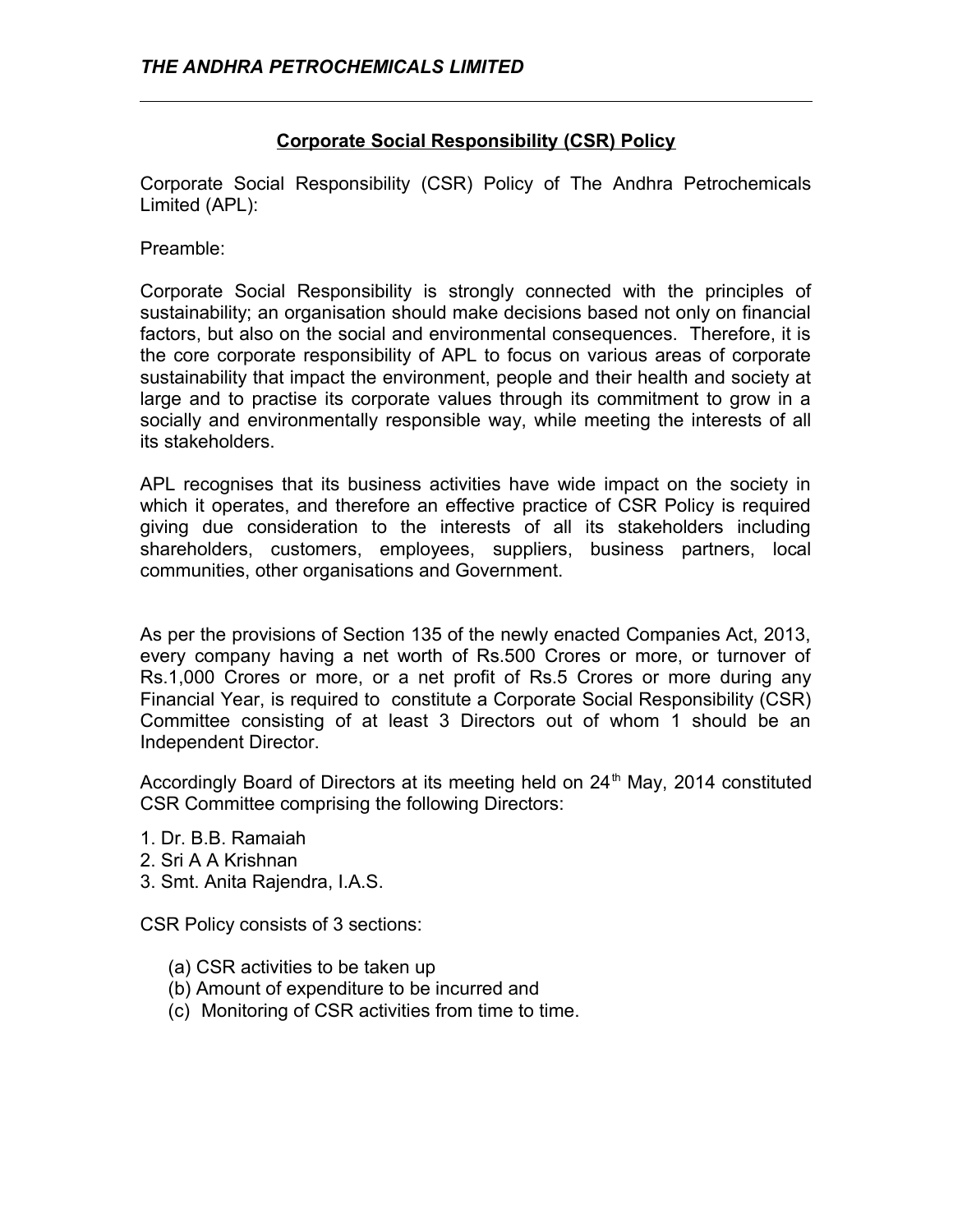## **(a) CSR activities to be taken up:**

APL's Policy is towards achievement of CSR objectives by undertaking any one or more of the following activities to be in alignment with Schedule–VII of the Companies Act, 2013:

- To eradicate hunger, poverty and mal-nutrition by providing noon-meals, clothes to poor children in the vicinity of premises of the Company and in the locality in which it operates.
- \* To promote health care by providing free medical aid, hospitalisation, ambulance and such other facilities to poor people in the vicinity of premises of the Company and in the locality in which it operates.
- $\cdot$  To promote health care including preventive health care and sanitation by providing safe drinking water facilities, constructing toilets and bathrooms, in the vicinity of premises of the Company and in the locality in which it operates.
- \* To promote education including special education and employment enhancing vocational skills especially among children, women, elderly and differently abled and livelihood enhancement projects by constructing schools, colleges and by providing technical skills through practical oriented classes and undertaking employment enabled projects.
- $\cdot \cdot$  To promote gender equality by focusing on educating the girl child and the under-privileged by providing appropriate infrastructure and grooming them as future value creators.
- \* To empower women by setting up homes and hospitals for women and orphans, setting up of old age homes, day care centres, and such other facilities for senior women citizen and undertake measures for reducing inequalities faced by socially and economically backward groups.
- To ensure environmental sustainability and ecological balance by planting sapplings, developing parks etc., in the vicinity of premises of the Company and in the locality in which it operates.
- To protect flora and fauna, by undertaking animal welfare, and conserving agro-forestry through afforestation.
- \* To ensure conservation of natural resources and maintaining of quality of soil, air and water by reducing water consumption of Company Plant and taking-up rain water harvesting projects and also by using environment friendly and safe processes in production at its Plant.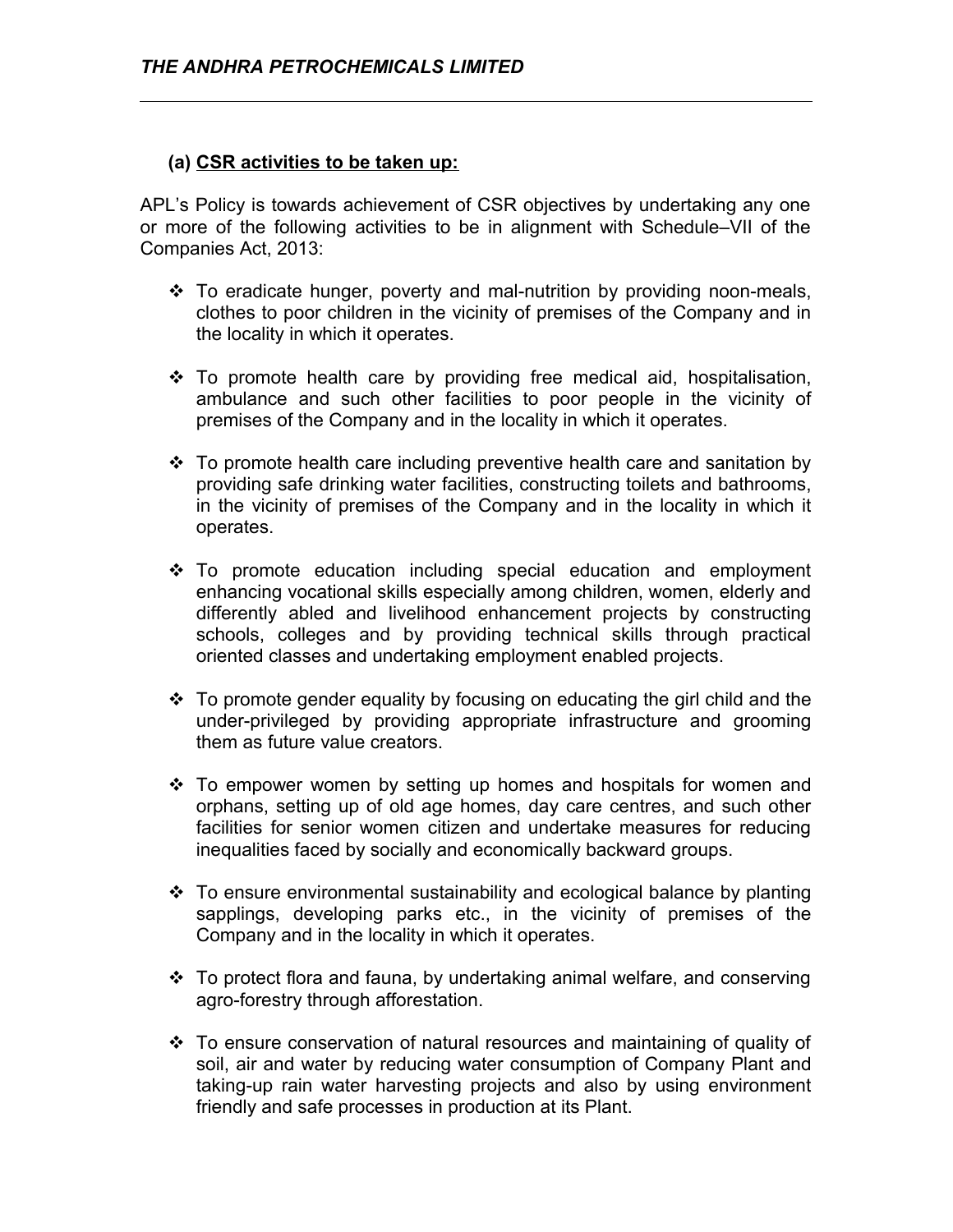- \* To protect national heritage, art and culture including restoration of buildings and sites of historical importance and works of art by setting up public libraries, promoting and developing traditional arts and handicrafts.
- $\div$  To undertake measures for the benefit of armed forces veterans, war widows and their dependants.
- To undertake training to promote rural sports, nationally recognised sports, para-lympic sports and Olympic sports.
- To contribute to the Prime Minister's National Relief Fund or any other fund set up by the Central Government for socio economic development and relief and welfare of the scheduled castes, scheduled tribes, other backward classes, minorities and women.
- $\cdot$  To contribute funds to technology incubators located within academic institutions which are approved by the Central Government.
- To undertake rural development projects.
- $\div$  To undertake any other activity which will be specified by the Central Government in this regard from time to time.

## **(b) Amount of expenditure to be incurred:**

As per the provisions of Section 135(5) of the Companies Act, 2013, Company should spend in every Financial Year at least 2% of the average net profits of the company made during the three immediately preceding Financial Years, in pursuance of its Corporate Social Responsibility Policy and the Company shall give preference to the local area and areas around it where it operates, for spending the amount earmarked for Corporate Social Responsibility activities. If the Company fails to spend such amount, the Board shall specify in its report the reasons for not spending the amount.

Accordingly, for achieving its CSR objectives through implementation of meaningful and sustainable CSR programmes, APL shall allocate 2% of its average Net Profits calculated as per Section 198 of the Companies Act, 2013 as its Annual CSR Budget in each Financial Year.

From the Annual CSR Budget allocation, a provision will be made towards the expenditure to be incurred on identified areas, for undertaking CSR activities on a year on year basis.

Allocation of the Annual Budget for CSR activities in any given year shall be as per the provisions of the Companies Act, 2013 and rules made thereunder